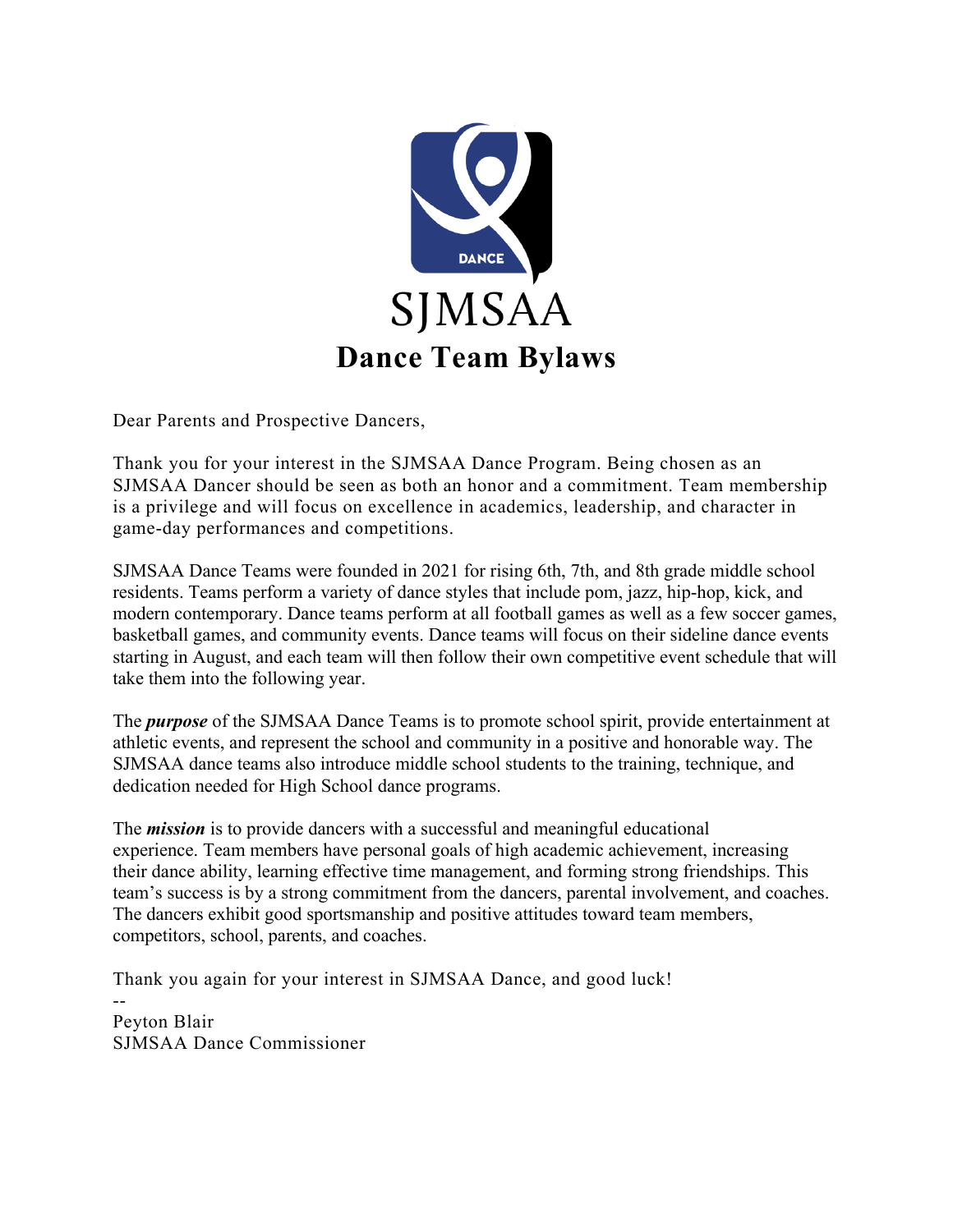# Article I. Purpose and Mission

Section 1.01 The purpose of the SJMSAA Dance Teams is to promote school spirit, provide entertainment at athletic events, and represent the school and community in a positive and honorable way. The SJMSAA dance teams also introduce middle school students to the training, technique, and dedication needed for High School dance programs.

Section 1.02 Teams perform a variety of dance styles that include pom, jazz, hiphop, kick, and modern contemporary. Dance teams perform at all football games as well as a few soccer games, basketball games, and community events. Dance teams will focus on their sideline dance events starting in August, and each team will then follow their own competitive event schedule that will take them into the following year.

Section 1.03 The mission is to provide dancers with a successful and meaningful educational experience. Team members have personal goals of high academic achievement, increasing their dance ability, learning effective time management, and forming strong friendships. This team's success is by a strong commitment from the dancers, parental involvement, and coaches. The dancers exhibit good sportsmanship and positive attitudes toward team members, competitors, school, parents, and coaches.

# Article II. Membership

Section 2.01 Any student expressing an interest in becoming a member of the Dance Team and who demonstrates advanced dance skills and techniques, as well as the ability to work cooperatively with others in a positive manner, can become a member of the team.

Section 2.02 All St. John's County residents ages 10+ may audition for their school's dance team.

(a) Homeschooled students in St. John's county may participate with the school they are zoned for.

Section 2.03 All participants must re-audition every year. The previous year's membership DOES NOT guarantee a position for the following year.

(a) If a dancer quits the team at any time during the season, it will be up to the coach's discretion if the athlete will be eligible to audition for the following year.

Section 2.04 Members will be required to pay for association fees, practice wear, uniform, and dance team accessories that each coach feels necessary.

(a) In addition, some schools do not have the privilege of practicing on campus after school. A gym fee may be required to host practices. It's also up to the coach to require girls to be enrolled in a dance class at a local studio.

Section 2.05 It is up to the coach to decide whether the members will compete during the season. Competition fees, choreography/music fees, coaches' travel, and athletes' travel fees may apply.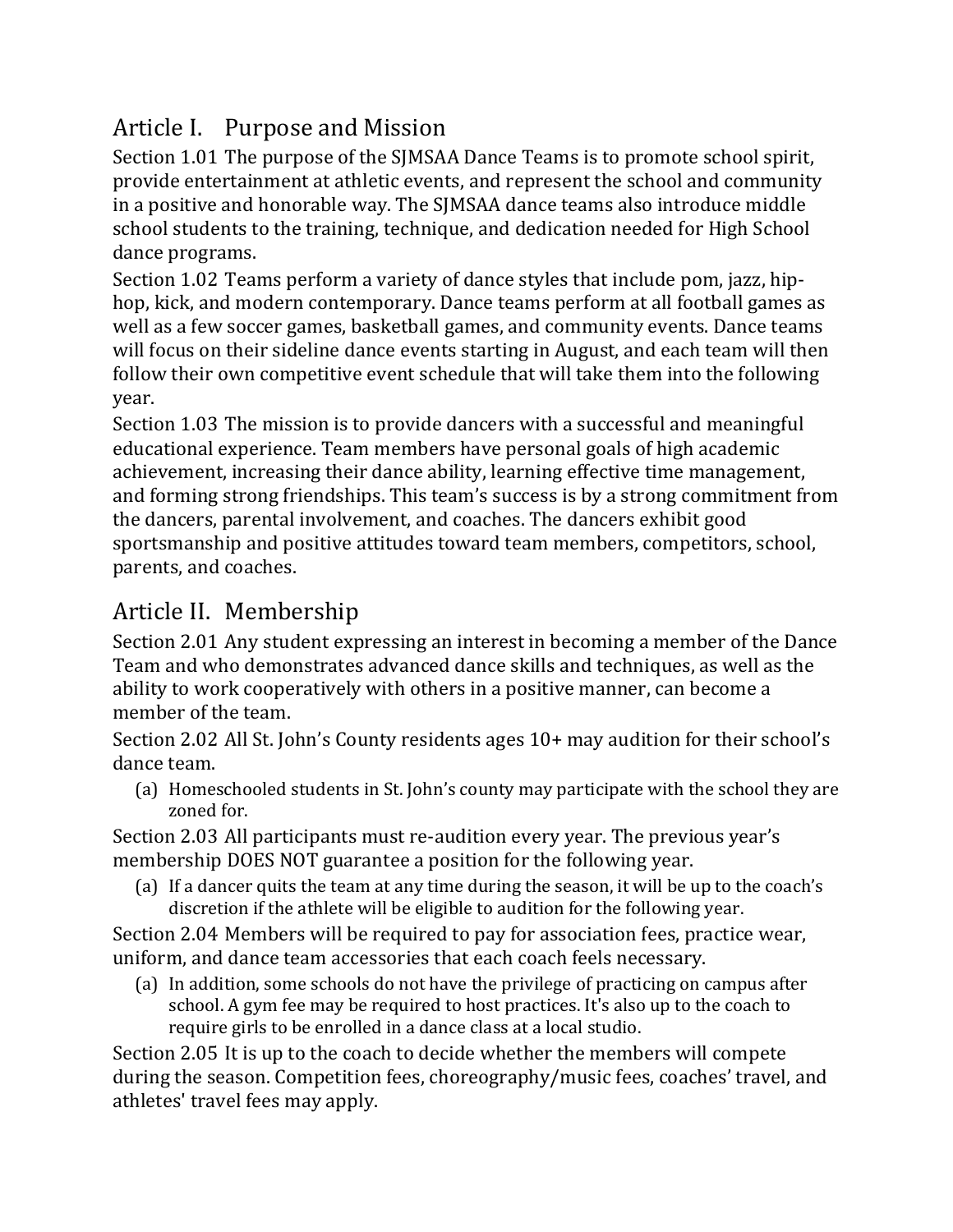# Article III. Apparel/Accessories

Section 3.01 Each dancer will purchase their own uniform. In addition, all dance team accessories will be purchased by dancers. We do our best to be frugal and help with fundraising opportunities (as many as parents want to lead and coordinate them). However, dance is an expensive sport.

(a) Uniforms cannot be altered without the coach's approval.

Section 3.02 Neither uniforms nor any practice wear is to be worn unless told to do so by your coach.

Section 3.03 Neither uniforms nor any practice wear may be worn by or loaned to a non-team member.

Section 3.04 When arriving at events, practices, or games, dancers should be fully dressed before getting out of the car.

Section 3.05 No other apparel should be worn with your uniform unless you are told otherwise by your coach (example: pants underneath your dress/skirt, or jacket/sweatshirt over your uniform.)

Section 3.06 The coach may provide some accessories. If so, these are to be returned within one week of the season-ending.

Section 3.07 Jewelry is not to be worn at any time during practice or performances. This includes jewelry for body piercings. Stud earrings are acceptable.

Section 3.08 Glitter shall not be on hair, face, uniform, costume, or the body unless otherwise instructed by your coach.

Section 3.09 Hair is to be up and out of the face for practices and performances—no unnatural hair color.

Section 3.10 Nails should be free of nail polish for performances and kept at a moderate length for practices and performances.

## Article IV. Behavior

Section 4.01 Students will represent SJMSAA and their school while promoting school spirit positively on- and off-campus, in and out of uniform.

(a) Dancers must follow all rules and regulations set forth by the St. Johns County School Board, SJMSAA, and the dance coaches. Inappropriate behavior on or offcampus, photos, social media, or texting with any SJMSAA/school attire will be grounds for dismissal from the squad with no refunds.

## Article V. Social Media

Section 5.01 The coaching staff can monitor all Facebook, Twitter, Instagram, etc., accounts. All pictures and posts must be taken off if deemed "inappropriate" by the coaching staff.

(a) Possible suspension or expulsion from the team will be at the discretion of the coaches and commissioner.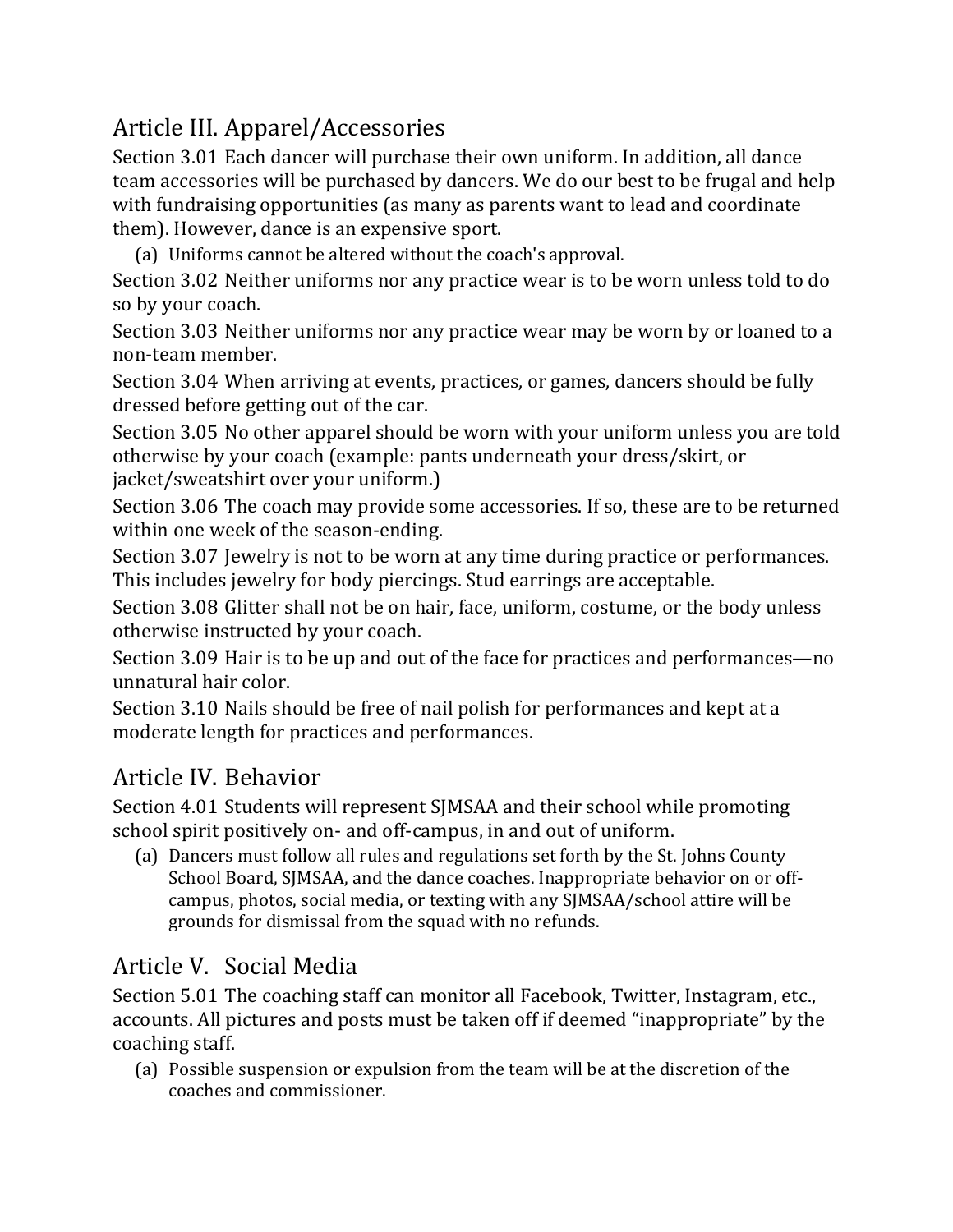#### Article VI. Attendance

Section 6.01 SJMSAA Summer Dance Camp is mandatory.

(a) This year's camp will be July 27-29, 2022.

Section 6.02 All practices are mandatory.

- (a) Dancers are expected to arrive 10 minutes early to practice in the appropriate practice attire, prepared to begin.
- (b) Dancers who appear to be improperly dressed or unprepared for practice may be required to sit out.
- (c) Dancers may not leave practice without the permission of the coach.
- (d) All dancers are required to attend practice unless the dancer has an illness deemed contagious by a physician. Dancers must alert a coach of any illness before practice. If a dancer is ill but not contagious, the dancer will be required to attend practice and be permitted to sit on the side or sidelines.
	- *(i)* If a physician has restricted a cheerleader's participation due to an injury, a doctor's *clearance must be presented before the cheerleader will be allowed to resume cheerleading activities.*

Section 6.03 It is the dancers' responsibility to notify the coach as soon as they know they will not be in attendance at practices, games, or events.

- (a) Demerits will be given for not contacting the coach in advance for missing practices, games, or events.
- (b) Demerits will be given for excessive absences.
	- *(i) Excessive absences can result in removal from the squad with no refunds given. Commitment is* vital to the success of a team.
- (c) If a member is absent, it is the member's responsibility to contact the coach or a teammate to learn what is missed. Failure to do so can result in demerits.
- (d) If a dancer misses practice the week of a game, event, or performance, she will be benched and still required to attend in full uniform and sit by the coach. It is up to the coach to determine if they can participate on the sidelines.

Section 6.04 All games and performances are mandatory.

- (a) Dancers are expected to arrive at least 30 minutes early for games or events unless the coach specifies.
- (b) Upon arrival, you should be dressed in FULL uniform and prepared for the game or performance before exiting your car.
	- *(i)* Dancers who appear to be improperly dressed or unprepared for games or performances *may* be required to sit out—sitting out will that the member will not participate during the *event but will sit next to the coach.*
- (c) Parents are responsible for transportation to and from ALL practices, games, or events.
- (d) Dancers may not leave games or performance events without the coach's permission.
- (e) Specified spirit wear will be worn to school on game days. Failure to wear the assigned items when instructed will be considered defiance and result in demerits.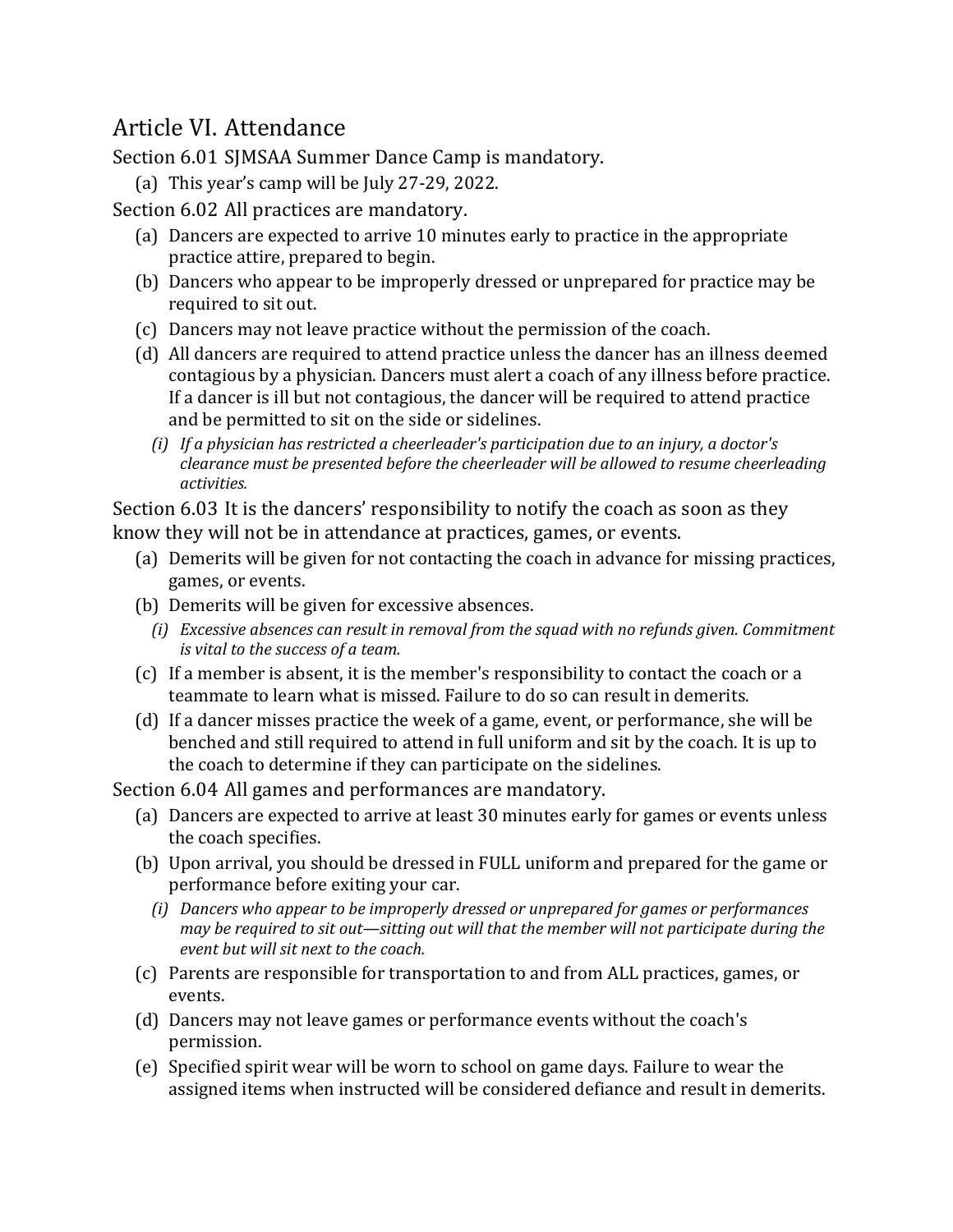- (f) Horseplay, excessive talking, or laughing during games or performance events will not be tolerated. We want you to enjoy the dance team, but you must remember that your purpose as a dance team member is to lead the crowd and provide entertainment.
	- *(i) Excessive play or talking at practices or performance events is grounds for removal and even* dismissal from the team.

Section 6.05 Students are expected to attend and participate in all fundraising activities. 

# Article VII. Parental Commitment

Section 7.01 Parents are responsible for the monetary obligation that will be clearly outlined by each school's dance team coach at the beginning of the season.

Section 7.02 Parents are asked to volunteer to assist in making candy bags, team meals, transportation, leading/coordinating fundraisers, and providing drinks at games.

Section 7.03 Parents are responsible for proper and timely transportation to and from all events.

Section 7.04 Parents must provide all appropriate funds and paperwork by the announced deadline.

Section 7.05 Parents must attend ALL meetings asked of the coach.

Section 7.06 Parents must understand that the dance team is a big commitment and have read and know the mandatory dates and will have their dancers in attendance for them to participate in this dance team season. Failure to do so can result in your dancer being dismissed from the team.

(a) There are NO refunds at any time.

Section 7.07 Parents must always show full support for the coach, commissioner, and St. Johns Middle School Athletic Association.

- (a) We understand there may be disagreements on decisions that can or will be made. The coach's decisions are not based on your dancer. Rather than they are based on the whole team.
- (b) If you have questions or concerns, you are to contact your coach first.
- (c) Any parents involved in or begin gossiping amongst other parents, dancers, or teams is grounds for immediate dismissal for your dancer. We have ZERO tolerance for gossiping parents or dancers.

#### Article VIII. There is a chain of command for communication about the SJMSAA dance teams.

Parent/Athlete  $\rightarrow$  Coach  $\rightarrow$  SJMSAA Athletic Director  $\rightarrow$ SJMSAA Dance Commissioner  $\rightarrow$  SJMSAA President